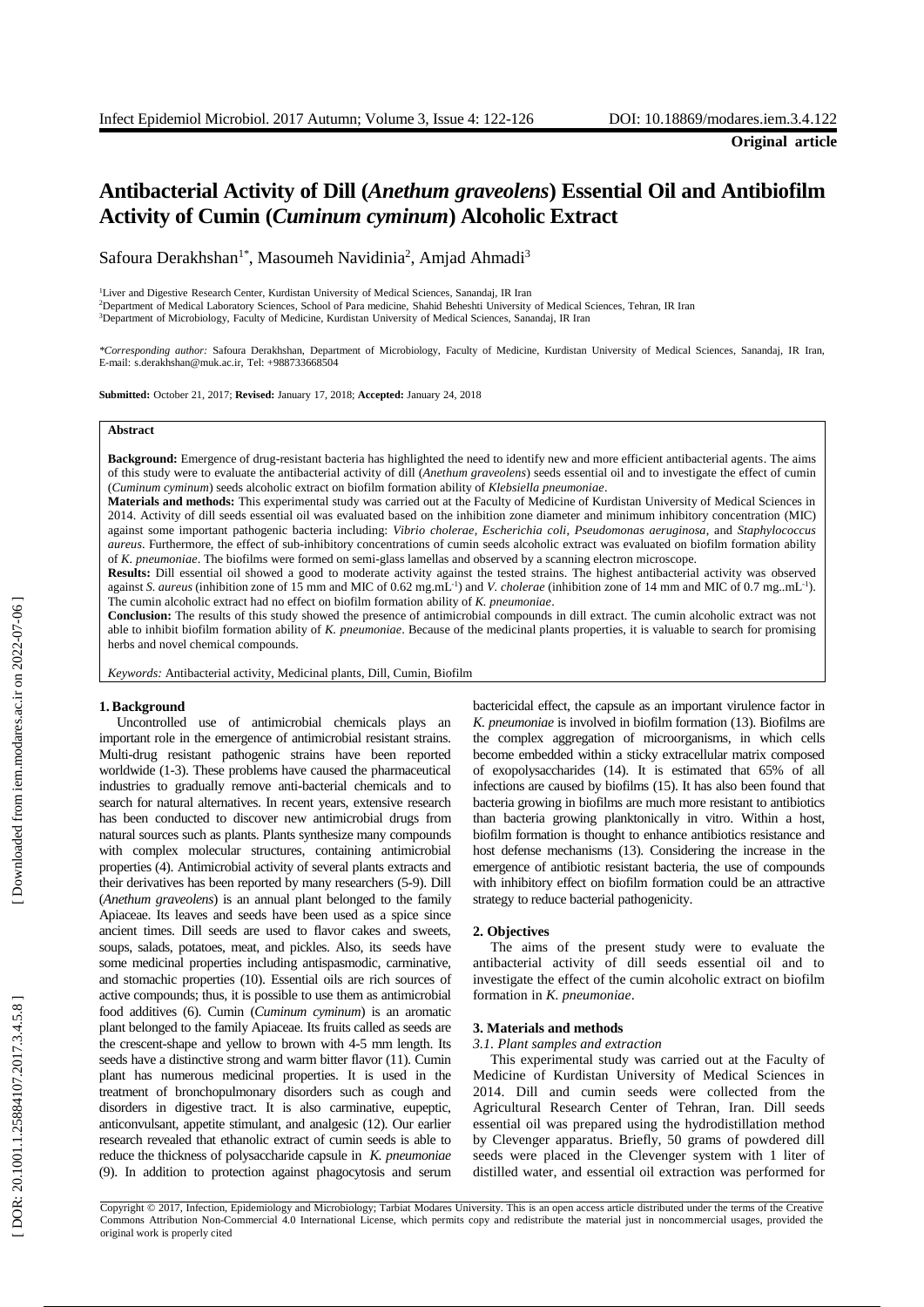3 h. The essential oil was then removed and stored at 4 °C until use d for antibacterial testing (16 ) .

To prepare an alcoholic extract of cumin seed s, 50 grams of powdered seeds were added to a flask containing 250 mL of 9 5 % ethanol and mixed for 72 h at room temperature on a rotary shaker machine (100 -120 rpm ). The obtained extract was centrifuged in the 3000 rpm for 10 min and filtered. The extract was then concentrated by evaporation using a rotary evaporation equipment at 60 °C (17 ). After evaporation of solvent, the concentrated extract was stored at 4 °C until used.

#### *3.2. Test strains*

Bacterial strains of *E . coli* ATCC25922, *S. aureus* ATCC25923, mucoid cystic fibrosis isolate of *P . aeruginosa* 8821M, clinical *V. cholerae* (from Mashhad University of Medical Sciences, Iran), clinical *K. pneumoniae* (from the Baqiyatallah Hospital, Iran ) , and *K. pneumoniae* ATCC13883 were examined. Strains were cultured on Nutrient agar (Hispanlab, Spain) and incubated at 37 °C for 18 h.

## *3.3. Determination of antibacterial activity of dill essential oil*

Antibacterial activity of dill essential oil was determined against the four strains of *E. coli* ATCC 25922, *S. aureus* ATCC25923, *P. aeruginosa* 8821M, and clinical *V. cholerae* by agar well diffusion (18 ) and micro broth - dilution (19 ) methods. At first, the essential oil was dissolved in 95% ethanol -Mueller Hinton Broth (Merck, Germany). The solution obtained was then added to Mueller Hinton Broth and serially diluted two fold. The final concentration of ethanol was less than 1%, and thus did not affect the bacterial growth (20 ) .

In the agar well diffusion method, two -fold serial dilutions of essential oil (1/2, 1/4, 1/8) were used to evaluate the inhibitory zones. Of each strain suspension [0.5 McFarland, 10<sup>8</sup>colonyforming units (CFU).mL<sup>-1</sup>], a volume of 0.1 mL was spread on the surface of Mueller-Hinton agar (Merck, Germany ) . Wells with a diameter of 6 mm were then made on plates, and 40 µL of the undiluted oil and various dilutions of oil  $(1/2, 1/4, 1/8)$  were added to the wells. Control well contained 40 µ L of 9 5% ethanol. The plates were incubated at 37 °C for 18 h. The halos around each well were then observed , and their diameter was measured.

To determine the minimum inhibitory concentration (MIC) of the dill essential oil, the micro broth dilution method was used (19). A volume of 100 µL of Mueller Hinton Broth was added to each well of the microtiter plates. In the first well, 100 µL of diluted oil with a concentration of 1/64 was added. Then, 100 µL of the first well content was removed and added to the second well, and serial two-fold dilutions were made. About 100 µL of each bacterial suspension (10<sup>6</sup> CFU.mL<sup>-1</sup>) was added to the wells. The well containing the inoculated medium was served as positive growth control. Negative control well contained 95% ethanol . The microtiter plate was then incubated for 22 h at 37 °C. The MIC was defined as the lowest concentration needed for inhibition of bacterial growth after 22 h of incubation. To determine the MBC

(the minimum bactericidal concentration), each well showing growth inhibition after 22 h , was sub -cultured onto an agar plate. Then 10 µL of the well content were cultured on the Nutrient agar medium (Oxoid,England ) , and plates were incubated for 2 2 h to determine the bacterial growth. The minimal concentration of essential oil needed to kill equal to or more than 99.9 %  $( \geq 3 \text{ log}10)$ drop in CFU .mL - 1 ) of the organisms was considered as the MBC. All antimicrobial experiments were repeated three times .

### *3.4. Determination of cumin alcoholic extract effect on K. pneumoniae biofilm formation*

Biofilm assay was done based on O' Toole and Kolter method with minor modification s (21 ). Semi -glass lamellas were cut to equal diameters and sterilized by autoclaving. To create a biofilm on the surface of the lamellas, the method for determining MIC was performed , and the lamellas were placed inside the tubes. A broth dilution technique was used to determine the susceptibility of *K. pneumoniae* strain ATCC13883 and clinical isolates (from the Baqiyatallah Hospital, Iran) to cumin alcoholic extract. The broths containing serially two -fold diluted amounts of cumin alcoholic extract (the extract was diluted in Tween 80) were inoculated with 10 <sup>6</sup> CFU of bacterial cells. The tube containing only growth medium was considered as the negative control. The untreated *K. pneumoniae* cells were used as positive control. The test tubes were incubated for 48 h at 37 °C. Bound cells to the lamellas were then stained by a 1% aqueous solution of crystal violet for 2 min. After washing with distilled water, the bound dye was release d using 95% ethanol , and the absorbance at 595 nm was read by a spectrophotometer.

To further investigate the ability and microscopic images of biofilm formation, scanning electron microscopy (SEM) was used. Specimens were dried and mounted on aluminum stubs. The specimens were coated with a layer of gold by sputter coating and examined with a scanning electron microscope XL 30 (Philips, The Netherlands) , operated at an acceleration voltage of 20 KV and ZAF software. All tests were repeated three times.

#### **4. Results**

## *4.1. Antibacterial activity of dill essential oil*

The highest antibacterial activity was observed against *S . aureus* (with 15 mm inhibitory zone of undiluted oil ) and *V. cholerae* (with 14 mm inhibitory zone of undiluted oil ). Sensitivity of *E . coli* and *P . aeruginosa* strains to oil was similar (both with 12 mm inhibitory zones of undiluted oil). Control well (95% ethanol ) did not show any inhibitory effect .

Using MIC method as a useful complementary method for assessing the antibacterial activity of essential oil, it was found that *S. aureus* was the most susceptible strain (with a MIC of 0.62 mg . mL - 1 ) , followed by *V. cholerae*, *E. coli* , and *P. aeruginosa* . The MIC and MBC results were the same. Control treatment had no inhibitory effect. The results of MIC and inhibitory zones for dill seed oil against the four tested strains are shown in Table1 .

| <b>Tested Strains</b>     | Table 1. Antibacterial activity of dill seed oil based on agar well diffusion and micro broth-dilution methods.<br>Zones of Inhibition (mm) Formed by Dill Seed Essential Oil |                        |                        |                        |                                            |
|---------------------------|-------------------------------------------------------------------------------------------------------------------------------------------------------------------------------|------------------------|------------------------|------------------------|--------------------------------------------|
|                           | The undiluted oil                                                                                                                                                             | 1/2<br><b>Dilution</b> | 1/4<br><b>Dilution</b> | 1/8<br><b>Dilution</b> | $-MIC$ (mg.mL <sup>-1</sup> ) <sup>a</sup> |
| S. aureus ATCC25923       | 15                                                                                                                                                                            | 13                     | 11                     | 9                      | 0.62                                       |
| Clinical V. cholerae      | 14                                                                                                                                                                            | 12                     | 10                     | 9                      | 0.7                                        |
| <i>E. coli ATCC 25922</i> | 12                                                                                                                                                                            | 10                     | $\mathbf Q$            | NC <sup>b</sup>        | 1.25                                       |
| P. aeruginosa 8821M       | 12                                                                                                                                                                            | 10                     | 8                      | NC.                    | 1.5                                        |

<sup>a</sup> MIC: Minimum inhibitory concentration <sup>b</sup> NC: Not clear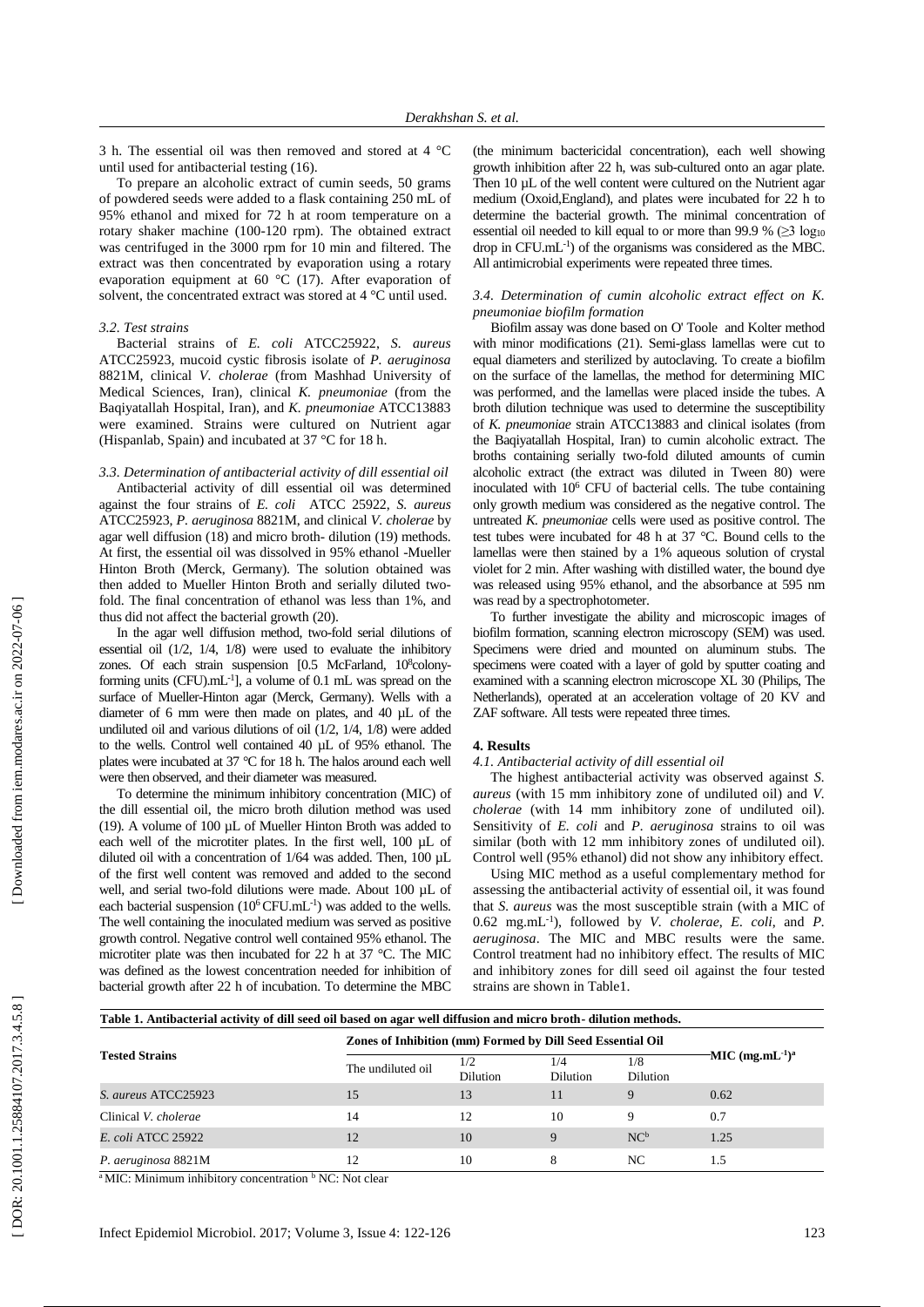*4.2. Effect of cumin alcoholic extract on biofilm formation ability of K. pneumoniae*

The ability of *K. pneumoniae* to form biofilm in different concentrations of cumin alcoholic extract is shown in Fig . 1. The decrease in the absorbance of dye dissolved in ethanol is associated with a decrease in the number of bacteria forming biofilm on lamellas. Strains exposed to sub - inhibitory concentrations of the extract did not show a significant decrease in the OD595 nm absorption compared to the control (Fig. 1). SEM images confirmed the results (Fig. 2). In biofilm formed by *K. pneumoniae* control cells (untreated), high density of cells was observed (Fig. 2a), and in the sub inhibitory concentration of the extract, dense aggregates of cells were observed (Fig. 2 b and 2 c).



**Fig.1. Biofilm formation by** *K. pneumoniae* **exposed to sub inhibitory concentrations of cumin alcoholic extract (OD 595 nm). Control +: Biofilms formed in a medium without the extract .**

## **5. Discussion**

The emergence of multi -drug resistance in human pathogens has caused a broad range of clinical problems in the treatment of infectious diseases. Nowadays, pharmaceutical companies are seeking for drugs from other sources such as animals and plants. Medicinal plants are potential sources of new drugs due to the presence of various non -toxic or less toxic antimicrobial chemicals (17 ).

In addition to a variety of effects on the body's tissues, cumin as a medicinal plant has significant antimicrobial properties as well ( 9, 22 -24 ) . Sagdic and Ozcan (25 ) tested in vitro antibacterial activities of hydrosols of 16 spices. The hydrosols of cumin were reported to be active against *E. coli*, *Bacillus brevis*, and *Enterobacter aerogenes*. In Gachkar et al.'s (26 ) study, cumin essential oil exhibited strong antibacterial effects. They showed that *E. coli* is the most sensitive microorganism with the lowest MBC value (1 µL.mL - 1 ); *S. aureus* and *Listeria monocytogenes* were also sensitive with a MIC values of 1 and 2  $\mu$ L.mL<sup>-1</sup>, respectively (26 ) . Wanner et al. (2010) tested the antimicrobial activities of cumin plants collected from different geographical locations. All essential oils were tested using agar diffusion and serial dilution methods against different gram -positive and gram negative bacteria isolated from food and clinical specimens, as

Infect Epidemiol Microbiol. 2017; Volume 3, Issue 4: 122

well as three different *Candida albicans* isolates. All cumin oils exhibited considerable inhibitory effects against all the organisms tested, except *Pseudomonas* species (27 ) .





**Fig. 2. SEM images of biofilm formation in**  *K. pneumoniae* **exposed to sub -inhibitory concentrations of the cumin alcoholic extract. a) Control biofilm formed in a medium without extract; b and c) Biofilm formed in the presence of sub -inhibitory concentrations of the extract.**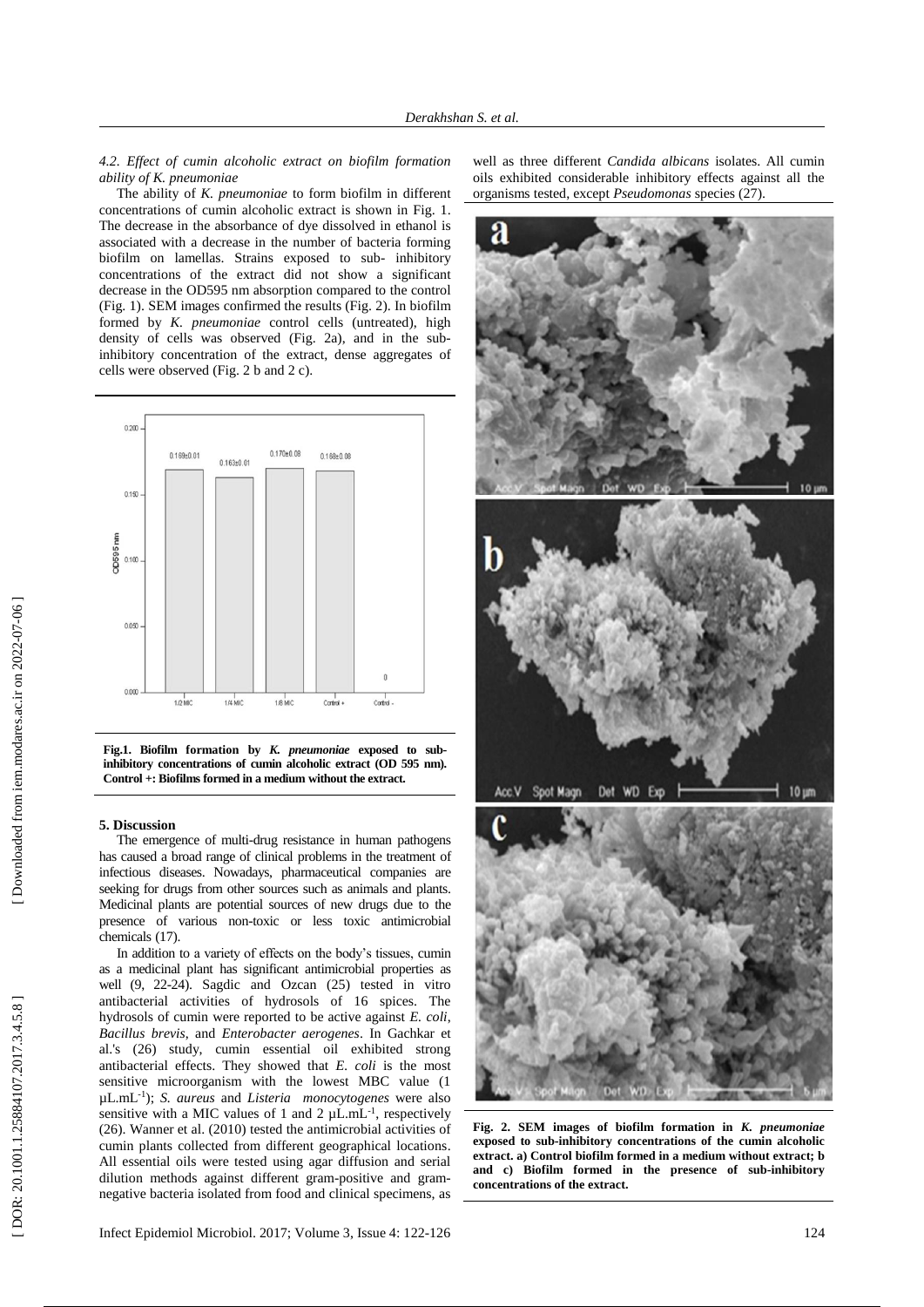Although there are many studies conducted on the antimicrobial properties of cumin, very few reports are available on the antibiofilm activities of cumin extracts. Packiavathy et al. (2012) showed that *C. cyminum* extract interferes with acyl homoserine lactone regulated physiological functions coupled with biofilm formation such as exopolysaccharides production. It promotes the destruction of biofilm structure and strongly inhibits in vitro biofilm formation in *P. aeruginosa* PAO1, *Proteus mirabilis* , and Serratia marcescens at sub-MIC levels (14). Since "cell to cell communication" or "quorum sensing" is involved in biofilm formation, Ganesh and Rai (2015) evaluated the anti -quorum sensing activity of *C. cyminum* essential oil. They demonstrated the anti -quorum sensing activity of the essential oil against the wild strain of *Chromobacterium violaceum* CV12472 (28 ) .

In our previous investigation, the effect of sub -inhibitory concentrations of the cumin alcoholic extracts  $(1/2 \times$  to 1 / 8 ×MIC) was studied against capsule of *K. pneumoniae*. The study showed a reduction or elimination in the capsule thickness compared to the control ( 9 ). Capsular antigens are the major determinants of pathogenicity in *K. pneumoniae*, and a large encapsulated strain may be more virulent than a smaller encapsulated strain (29 ). The capsule is considered to be involved in biofilm formation. Biofilm formation causes major problems associated with chronic and antibiotic resistant infections (13 ). Recent studies have suggested that biofilm formation may also be a major virulence factor in *K. pneumoniae*  (30 ). *K. pneumoniae* is able to form strong biofilm s on plastic surfaces and surfaces coated with host extracellular matrix proteins (31 ). A study by Boddicker et al. (2006) identified factors required for biofilm formation in *K. pneumoniae* strains (13 ). One of these factors was reported to be a gene cluster responsible for the synthesis of the capsule. In our study, despite a reduction in capsule thickness in the presence of the cumin alcoholic extract ( 9 ), no decrease was observed in biofilm formation, which can be attributed to the role of other genes and factors in addition to the capsule in the formation of biofilm in *K. pneumoniae*. Boddicker identified mutations in the *cps* capsule gene cluster, transcriptional regulators, fimbrial and sugar phosphotransferase homologues, and loci of unknown function, affecting formation of biofilm (13 ) .

In recent years, many studies have been performed to discover natural compounds in order to partially or fully replace antimicrobial chemical additives in food . To this end , spices are promising alternative s. The inhibitory effect of spices and their derivatives on the growth of bacteria, yeasts, fungi, and microbial toxin s has been reported by many researchers ( 7, 11, 22 ) . In the present study, dill seed essential oil showed a good activity against *S* . *aureus* and *V. cholerae* as the two important food pathogens . In a study by Lopez and colleagues (2005) on the antimicrobial activity of dill seed s essential oil against four gram -positive bacteria (*S. aureus*, *Bacillus cereus*, *Enterococcus faecalis*, and *L. monocytogenes*), four gram -negative bacteria (*E. coli*, *Yersinia enterocolitica*, *Salmonella choleraesuis*, and *P. aeruginosa*), and three fungi (*C. albicans*, *Penicillium islandicum* , and *Aspergillus flavus*), the essential oil showed a significant antibacterial activity against *S. aureus* and *C. albicans* with inhibition diameters of 15 mm and 12 mm, respectively (6). Singh et al. (2002) also tested the antibacterial activity of dill essential oil against eight pathogenic bacteria, including *Corynebacterium diphtheriae*, *S. aureus* , *Streptococcus haemolyticus*, *Bacillus subtilis* (gram positive), *P. aeruginosa*, *E. coli*, *Klebsiella* species , and *Proteus vulgaris* (gram -

negative) ; they also compared the antibacterial activity of dill essential oil to different antibiotics (22 ). The antibacterial activity of oil was good for all the bacteria, except for *C. diphther iae.* The tested oil also showed better antibacterial activity compared with the standard antibiotics. Nanasombat and Wimuttigosol (2011 ) reported that the dill seeds essential oil revealed MICs of  $6$ ,  $10$ , and  $2 \text{ mg.mL}^{-1}$  for *S. aureus, E.* coli, and A. flavus, respectively (32).

Reports have suggested that essential oils react with the lipid parts of the cell membrane , where they create their effect s and caus e either an increase in ion permeability and leakage of cell constituents, or damage to the bacterial enzyme s such as enzymes involved in polysaccharide synthesis (33 ). Studies have shown that, in general, the monoterpenes limonene and carvone are the major constituents of the dill seed oil ( 8 ) , displaying potent antibacterial activity (10 ) . Monoterpenes have lipophilic character s , allowing them to permeate into membrane structure and consequently increase membrane fluidity and inhibit membrane -embedded enzymes (34 ). As a result, the antibacterial activity of dill seeds essential oil in our study could, in part, be associated with their major constituents such as limonene and carvone.

## **6. Conclusion**

The results of this study showed the presence of antimicrobial compounds in dill extract. Although cumin alcoholic extract was not able to inhibit biofilm formation in *K. pneumoniae* , the reduction in capsule thickness in the presence of the cumin alcoholic extract has previously been reported ( 9 ). Generally, plants show a wide range of antimicrobial and other activities which possibly would help discover new types of antibiotics and other drugs . Because of the properties of medicinal plants, it is valuable to search for promising medicinal herbs and novel chemical compounds for inhibiting the biofilm formation.

## **Conflict of interest**

There is no conflict of interest .

#### **Acknowledgment s**

This study was self-funded. We are grateful to M. Rezai for helping us to take SEM images.

#### **Author's Contribution**

S. Derakhshan preformed the study. M. Navidinia and A. Ahmadi prepared the manuscript.

## **Funding/Support**

There was no financial support.

#### **References**

- 1. Pesavento G, Ducci B, Comodo N, Nostro AL. Antimicrobial resistance profile of *Staphylococcus aureus* isolated from raw meat: A research for methicillin resistant *Staphylococcus aureus* (MRSA). Food Control. 2007; 18(3):196 -200.
- 2. White DG, Zhao S, Sudler R, Ayers S, Friedman S, Chen S, et al. The isolation of antibiotic -resistant *Salmonella* from retail ground meats. New Engl J Med. 2001; 345(16):1147 -54.
- 3. Kiessling CR, Cutting JH, Loftis M, Kiessling WM, Datta AR, Sofos JN. Antimicrobial resistance of food-related *Salmonella* isolates, 1999-2000. J Food Prot. 2002; 65(4):603 -8.
- 4. Souza ELd, Stamford TLM, Lima EdO, Trajano VN, Barbosa Filho JM. Antimicrobial effectiveness of spices: An approach for use in food conservation systems. Braz Arch Biol Technol. 2005; 48(4):549 -58.
- 5. Derakhshan S, Sattari M, Bigdeli M, Zarei -Eskikand N. Antibacterial activity of essential oils from Artemisia and Cumin plants against *Staphylococcus aureus*, *Escherichia coli* and *Vibrio cholera*. J Qazvin Med Sci. 2011; 1:6 -14.